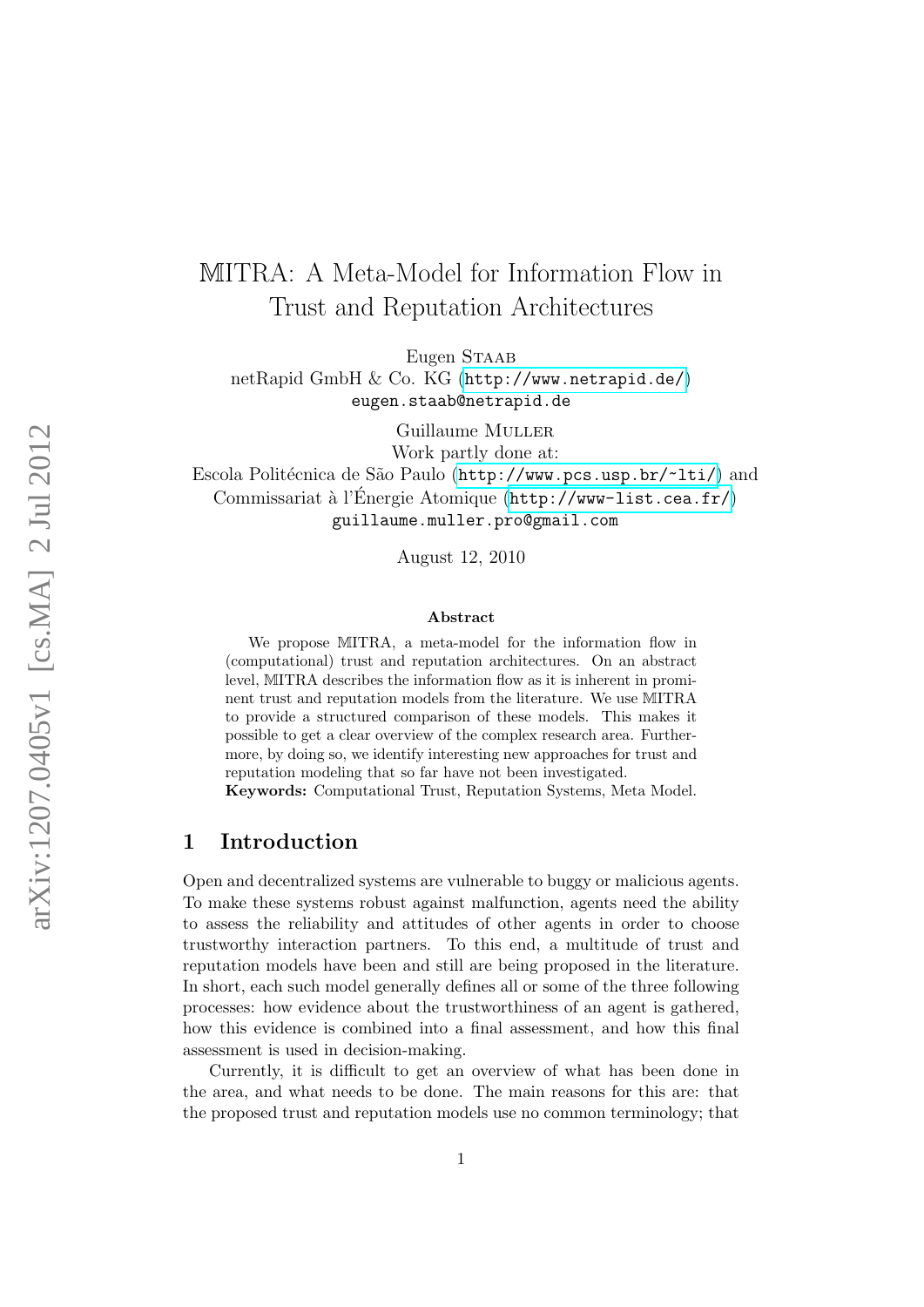they are not compatible in their basic structure; and that their respective contributions are evaluated against different metrics. While not considering the last point in this article, the first two questions motivate the introduction of an abstract model that allows researchers to organize their models in a unified way.

To this end, we propose MITRA, a meta-model for the information flow in computational trust and reputation architectures. MITRA formalizes and organizes the flow of information inside and between agents. More precisely, it describes the top-level processes to gather evidence, and to combine it with information exchanged with other agents. MITRA makes use of four simple concepts of information processing, namely the *observation*, the *eval*uation, the fusion and the filtering of information, and abstracts away from numerical computations. Although being an abstract model, MITRA captures important concepts used by existing trust and reputation models. This way, MITRA provides a big-picture of the trust and reputation domain and paves the way for a structured survey of the domain.

The model is useful for the community in at least four respects. First, it serves as a terminological and structural framework to describe new models. Secondly, it provides a means for researchers to classify and compare existing approaches in this domain. In addition to this, MITRA helps to identify new approaches to model trust and reputation, as we will show in this article. Finally, it helps newcomers to get a concise overview on the structure of computational models of trust and reputation.

The remainder of the article is organized as follows. In Sect. [2,](#page-1-0) we introduce basic concepts of trust and reputation modeling. We describe the MITRA model in Sect. [3.](#page-4-0) Following this, in Sect. [4,](#page-10-0) we use MITRA to classify existing models and identify what has not yet been done in the research field of trust and reputation. Finally, we review related work in Sect. [5](#page-13-0) and we draw conclusions in Sect. [6.](#page-13-1)

### <span id="page-1-0"></span>2 Basic Concepts

In this section, we describe basic concepts and notations that are used in this article.

#### 2.1 Trust Beliefs/Intentions/Acts and Reputation

Following [\[MC01\]](#page-16-0), we distinguish three concepts that are often confused in the literature: the trust belief, the trust intention and the trust act. In the same spirit as for the BDI architecture [\[Rao96\]](#page-16-1), raw observations are at first evaluated and then used to form trust beliefs, which in turn, are used to build trust intentions. Finally, these intentions can be used as one criterion in the decision-making process, eventually leading to a trust or distrust act. Figure [1](#page-2-0) provides a schematic view of the trust information chain.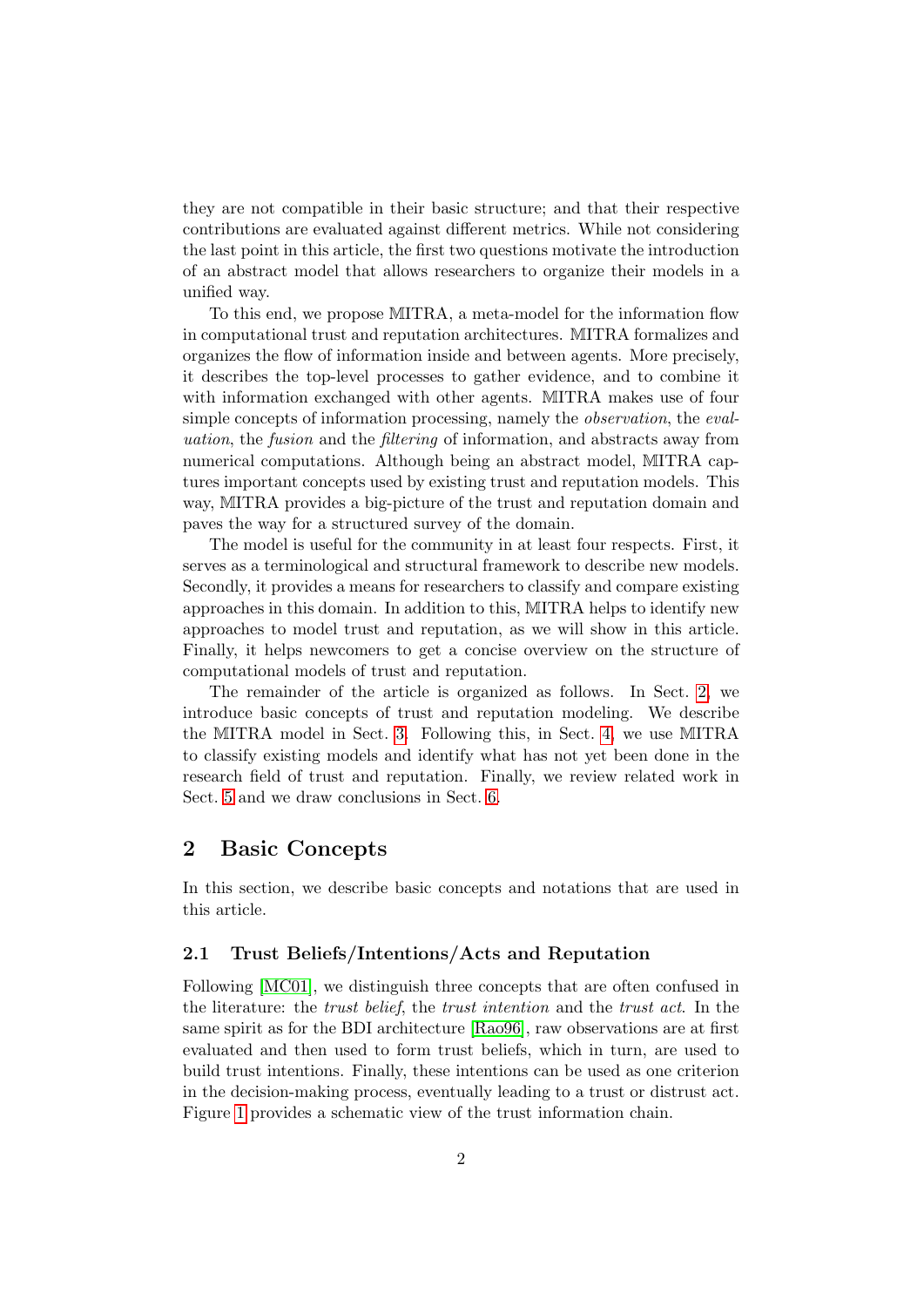

<span id="page-2-0"></span>Figure 1: Information Chain in Trust Reasoning.

A basic trust belief, which we denote with  $\text{tb}_{\theta}^{\Gamma}$ , reflects the view of an individual agent  $\theta$  on the trustworthiness of the agents Γ. In the common case, the set of agents  $\Gamma$  contains only one agent. However, trust beliefs can also reflect how an agent  $\theta$  thinks about a group of agents (see also [\[Hal02,](#page-15-0)  $FC08$ ); the agents belonging to the group Γ have to be similar in some regard and so, experiences with any of them may to some extent be evidence for the trustworthiness of the group as a whole. For example, consider several agents being employed by a certain company; in such a situation, the agents can be judged in their roles as employees of this company, and their characteristics can be "generalized" to other agents in the same company [\[FC08\]](#page-15-1).

There is a second type of trust beliefs, which is also called "reputation": a collective assessment of a group of agents about other agents  $[MFT<sup>+</sup>08]$ . Here, the corresponding trust beliefs are the estimate by an individual of what could be such a shared opinion of a group of agents Θ about other agents  $\Gamma$ . We denote this collective trust believe by  $\text{tb}_{\Theta}^{\Gamma}$ .

Each trust belief is relating to a certain context, for which it is valid. The context includes a particular task, and the environmental conditions, under which the trustee is believed (or not) to successfully carry out this task on behalf of the trustor. We will discuss this concept of context in more detail later. Now, for given trustor(s)  $\Theta$ , trustee(s)  $\Gamma$  and a certain context, there can only be one unique trust belief. This makes sure that the trustor cannot believe that trustee(s)  $\Gamma$  are at the same time trustworthy and untrustworthy concerning a context. Nevertheless, the various kinds of trust beliefs can still be contradictory. For example, an agent can believe that the agents that belong to a certain group are usually untrustworthy, but that a specific agent in this group is well known and believed to be trustworthy. The reasoning about how to deal with such situations is typically what occurs in another process, that does not fall into the scope of this paper.

While trust beliefs are solely estimates about the trustworthiness of other agents, the process of forming trust intentions incorporates also strategic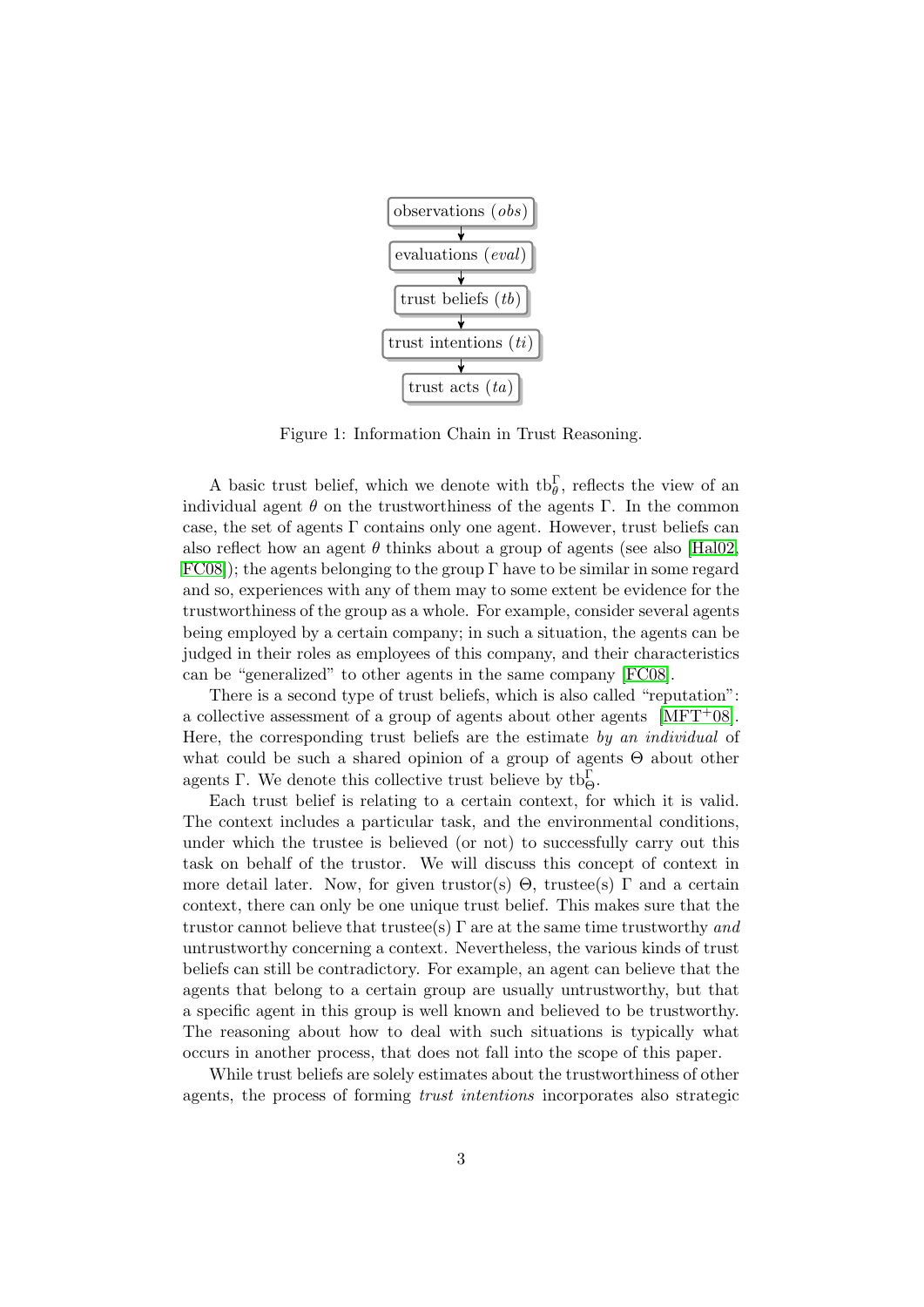considerations or characteristics of the trustee. For example, although a trustee believes another agent to be trustworthy, he might still be very pessimistic about relying on this agent. When forming trust intentions, an agent actually transforms trust beliefs, which are based on the past behavior of other agents, into its own intended future behavior towards them. This typically corresponds to computing the "shadow of the future" [\[Axe84\]](#page-14-0). Trust intentions of an agent  $\alpha$  towards an agent  $\gamma$ , derived from sets of trust beliefs, are denoted by  $\mathrm{ti}^{\gamma}_{\alpha}$ .

#### 2.2 Acquisition of Evidence

Two types of information exist that can be used as input for a trust reasoning process. An agent can make direct observations about and evaluations of the behavior of other agents, and it can also receive messages from other agents that contain observations, evaluations or trust beliefs.

#### 2.2.1 Direct Observations and Evaluations

A trust belief about an agent  $\gamma$  is derived from information that provides evidence for  $\gamma$ 's trustworthiness. We call such evidence an *evaluation* (see Fig. [1\)](#page-2-0). An evaluation is a subjective interpretation of a set of direct observations about  $\gamma$ 's behavior towards some other agent  $\delta$ . In other words, the process of evaluation decides whether the observations are evidence for trustworthiness of  $\gamma$ . We write eval $\langle \delta, \gamma \rangle$  to denote an evaluation that is done by agent  $\alpha$  concerning the behavior of agent  $\gamma$  towards agent  $\delta$ . Analogously, the direct observations made by  $\alpha$  on an interaction between  $\gamma$  and  $\delta$  are denoted by  $obs_{\alpha}^{\langle \delta, \gamma \rangle}$ .

#### 2.2.2 Communicated Evidence

Besides directly acquired information, an agent can use information received by messages from other agents. We introduce the notation  $(x)_{\mu}^{\alpha}$  $\alpha_{\lbrack \theta ,...,\beta]}^{\alpha}$  for a message x that is sent by agent  $\beta$  to agent  $\alpha$  through a path of transmitters  $\beta$  (direct sender to  $\alpha$ ), ...,  $\theta$  (initial sender). We call such a message communicated evidence. To ensure the correctness of the indicated path, either the final receiver can assess the correctness of this chain of transmitters (e.g., by spot-checking agents on the path and asking them whether they have sent the message as is), or mechanisms are put in place to prove that the message has indeed taken the indicated path and which intermediary has made which modifications (by means of cryptography, e.g., public-key infrastructure and signing).

Direct observations that an agent makes on its own can only be incorrect if the sensors with which the observations were made are faulty. Communicated evidence additionally can be wrong when the sender is dishonest or incompetent.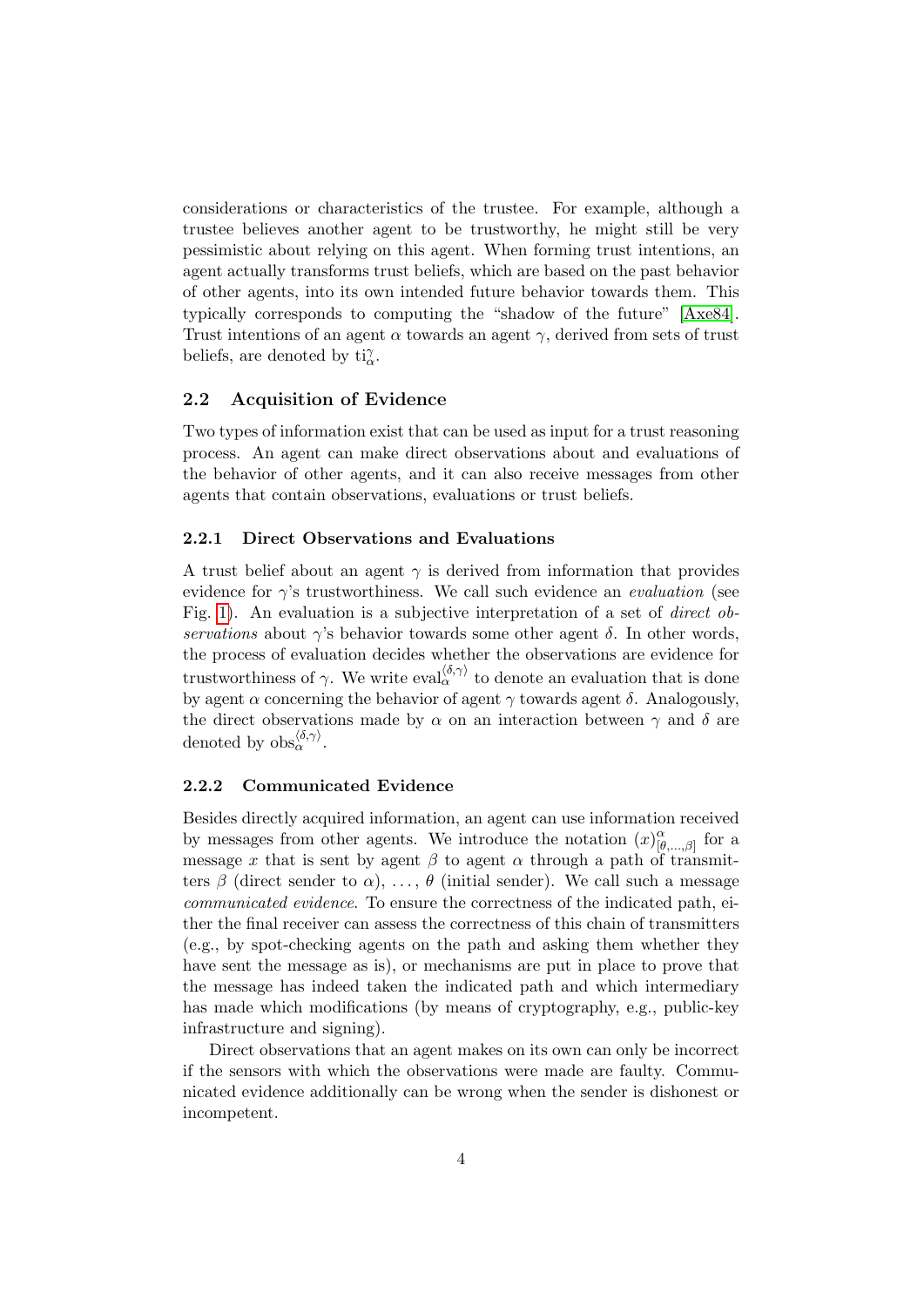#### <span id="page-4-1"></span>2.3 Context and Uncertainty

Each observation, evaluation, trust belief or trust intention is in general only valuable if two pieces of information are attached to it:

- 1. the context to which the information applies;
- 2. a measure of uncertainty of the information itself.

The concept of *context* is a vital part for evidence-based trust reasoning. [\[MC96\]](#page-16-3) give the example that "one would trust one's doctor to diagnose and treat one's illness, but would generally not trust the doctor to fly one on a commercial airplane". If some direct observations are made in a certain context, then this context should be annotated also to the evaluations (and the trust beliefs and trust intentions) that are based on these observations. As a result, context annotations should be propagated through the information chain shown in Fig. [1.](#page-2-0)

A measure of uncertainty is needed to express how uncertain a piece of information is believed to be. This is especially important when a trust model incorporates communicated evidence that may be biased or wrong. Similarly to the context information, uncertainty should be propagated through the whole information chain.

## <span id="page-4-0"></span>3 The Meta-Model

In this section we present MITRA, illustrated in Fig. [2.](#page-5-0) This meta-model organizes the different ways of how the information chain of Fig. [1](#page-2-0) can be realized in an agent  $\alpha$ 's trust model. The agent can send all pieces of information that occur in this information chain (the square boxes in the Figure) to other agents; for the sake of clarity, we did not illustrate such actions in Fig. [2.](#page-5-0)

On the top level, MITRA divides the trust modeling process into four consecutive sub-processes:

- 1. observation;
- 2. evaluation;
- 3. fusion;
- 4. decision-making.

Let us first exemplify these sub-processes from the perspective of an agent  $\alpha$ , which reasons about its trust in an agent  $\gamma$ . In the *observation* process, agent  $\alpha$  tries to collect any form of evidence it can get to assess  $\gamma$ 's trustworthiness. Agent  $\alpha$  judges the direct observations (either its own or the communicated ones) about  $\gamma$ 's behavior in the *evaluation* process. In the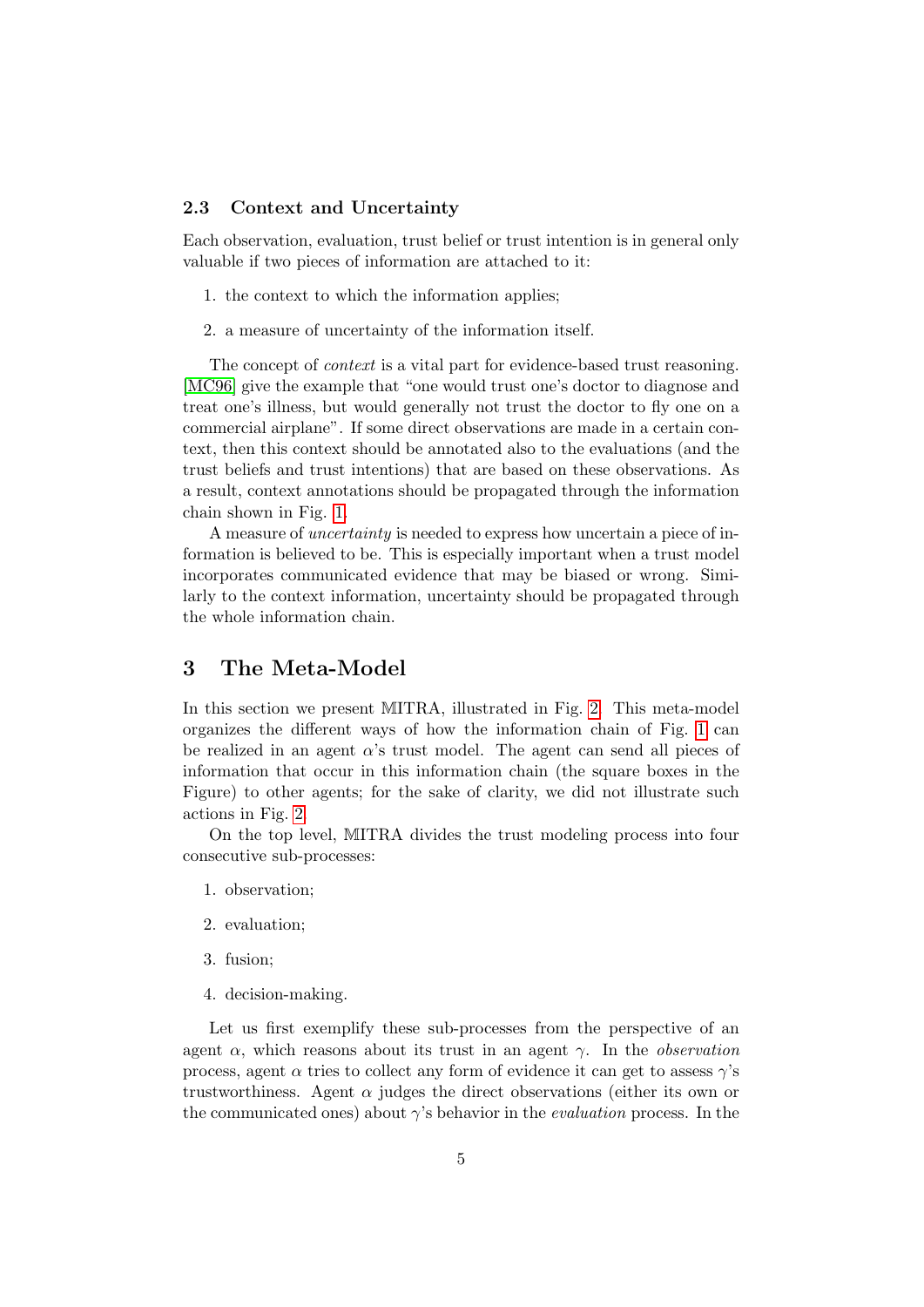

<span id="page-5-0"></span>Figure 2: Structure of MITRA for an agent  $\alpha$ . For the sake of clarity what is not shown in this illustration: agent  $\alpha$  can decide to send any piece of information occurring in the illustration to other agents.

fusion process,  $\alpha$  can use its own evaluations, and the filtered evaluations received from other agents, to form its trust beliefs about  $\gamma$  and an image of other agents' trust beliefs about  $\gamma$ . Finally, in the *decision-making* process,  $\alpha$  builds its trust intentions and applies them in the respective situations.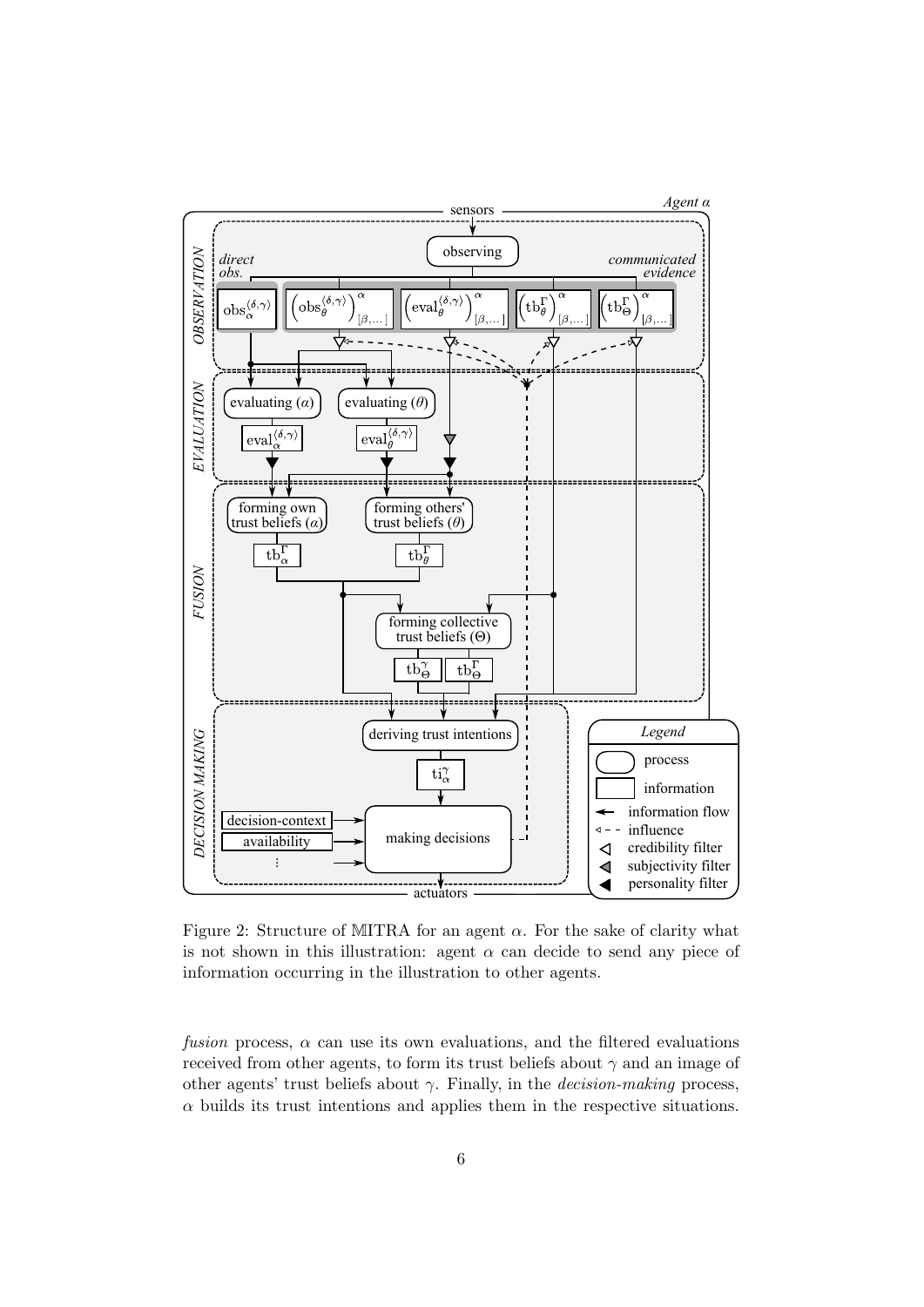Below, we describe each sub-process in greater detail and then have a closer look at the issue of context-sensitivity.

#### 3.1 Observation

During observation, agent  $\alpha$  uses its sensors to capture information about other agents and the environment. In network settings for instance, sensors could be network cards, that can receive or overhear packets from the network. In the general case, the process of direct observation is *subjec*tive, since different agents may use sensors that differ in certain respects, for instance in quality.

As mentioned earlier, information can result from direct observation of the environment or be received as communicated evidence. For an observation  $obs_{\alpha}^{\langle \delta,\gamma \rangle}$ ,  $\alpha$  may be the same agent as  $\delta$ ; in this case,  $\alpha$  observes its own interaction with some other agent  $\gamma$ , otherwise  $\alpha$  is observing the interactions of other agents.

Because communicated evidence is received from other agents,  $\alpha$  needs to filter the information. Communicated evidence might be incorrect for different reasons [\[CP02,](#page-14-1) [BS08\]](#page-14-2). First, the communicator can intentionally provide wrong information, i.e., lie. For instance, the communicator might want to increase its own reputation or the reputation of an acquaintance; this is usually called "misleading propaganda". It can also try to decrease the reputation of another competing agent, which is usually called "defamation". Secondly, the communicator can provide information that is not wrong but leads the receiver intentionally to wrong conclusions. For instance, it can hide information, give partial information or give out-of-context information. Finally, the communicator can unwittingly communicate untrue facts. Note that agent  $\beta$ , the last agent who sent the information, needs not to be the originator of the information [\[CP02\]](#page-14-1), and therefore might alter the information if it is not signed. The credibility filter should take all these aspects into account and filter the information according to how much the sources of this information are intended to be trusted, more precisely, whether they are decided to be trusted. In Figure [2,](#page-5-0) this is indicated by the "influence" arrows from "making decisions" to the credibility filters, which exactly try to filter out information that does not seem to be credible.

#### 3.2 Evaluation

During the process of evaluation, an agent evaluates sets of direct observations about the behavior of other agents. Such an evaluation estimates whether the set of observations provides evidence for the agent in question being trustworthy or untrustworthy. At this stage, it is not yet decided whether an agent is actually believed to be trustworthy or not; sets of observations are only examined for their significance in respect to an agent's trust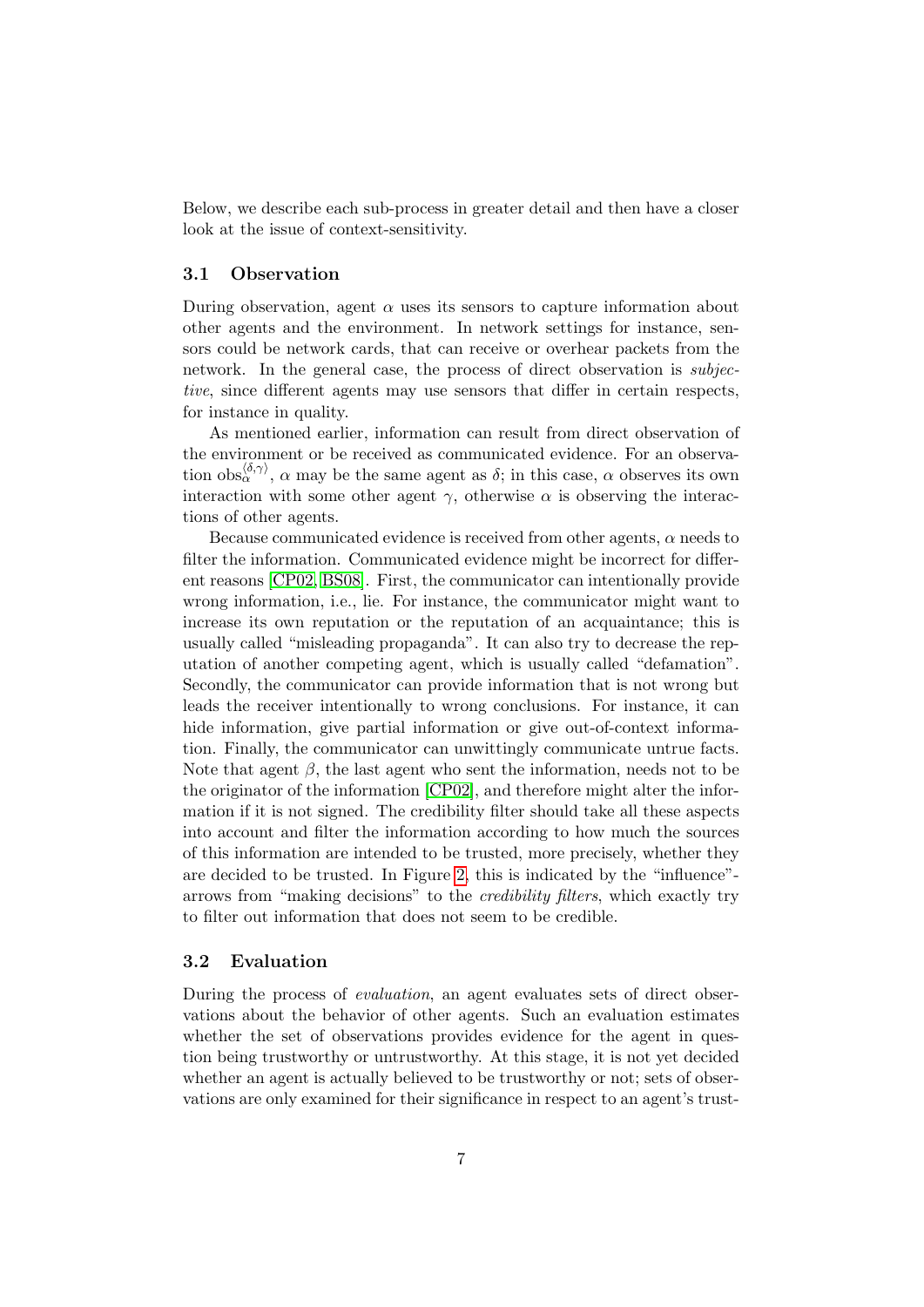worthiness. In many models, this is done by comparing the actual behavior of an agent to what its behavior was expected to be like. This expected behavior can, for instance, be determined by formal contracts [\[Sab02\]](#page-17-0) or social norms [\[COTZ00,](#page-14-3) [VM10\]](#page-18-0). Various representations are used to describe eval-uations: binary (e.g., [\[SS02\]](#page-17-1)), more fine-grained discrete (e.g.,  $\{-1, 0, +1\}$ in eBay [\[eBa09\]](#page-15-2)), or continuous assessments (e.g., [\[Sab02,](#page-17-0) [HJS04,](#page-15-3) [VM10\]](#page-18-0)).

As the sets of norms and established (implicit) contracts can be subjective, an evaluation can be subjective too. Therefore, different agents might contradictorily interpret the same observations as evidence for trustworthy and untrustworthy behavior. This is evident in the case of eBay [\[eBa09\]](#page-15-2) where each human does the evaluation along his own criteria. As a consequence, an agent can try to emulate how other agents would evaluate observations, to eventually emulate their trust beliefs. Therefore, MITRA contains two different ways of evaluation (see Fig. [2\)](#page-5-0): using  $\alpha$ 's criteria, which results in evaluations  $eval_{\alpha}^{\langle \delta,\gamma \rangle}$ ; and the way  $\alpha$  thinks  $\theta$  would do the evaluation, which results in  $eval_{\theta}^{\langle \delta,\gamma \rangle}$ .

For evaluation, it can be vital to know about the causality behind what happened. Indeed, if the causal relationships are not clear to the evaluating agent, it can wrongly evaluate a failure to be evidence for untrustworthiness, although it is actually an *excusable* failure – or vice versa [\[CF00,](#page-14-4) [SE07\]](#page-17-2).

#### 3.3 Fusion

In a third step, the different evaluations are fused into trust beliefs. Trust beliefs can be formed based on evaluations of individual agents or groups of agents, and can be about individuals or groups. Figure [2](#page-5-0) shows that an agent  $\alpha$  can fuse evaluations to get its *own trust beliefs* tb<sub>a</sub><sup>c</sup>; or to emulate the trust modeling of another agent  $\theta$ , in order to estimate this agent's  $\theta$ 's trust beliefs the  $\mathbf{b}_{\theta}^{\Gamma}$ . In any case, if  $\alpha$  uses evaluations eval $_{\beta}^{(\cdots)}$  received from another agent  $\beta$ , it first needs to filter out the "incompatible" subjectivity inherent in the evaluations: For evaluation,  $\beta$  may have applied criteria that  $\alpha$  does not agree with, or – when  $\alpha$  is emulating the trust beliefs of  $\theta$  – where  $\alpha$  thinks that  $\theta$  would not agree with. In the figure, the check for the match of the applied criteria, and the potential adjustment of the evaluations, is named subjectivity filtering.

The emulation of another agent  $\theta$ 's trust beliefs is for instance needed when forming reputation, i.e., trust beliefs that a certain group of agents Θ (with  $\theta \in \Theta$ ) would associate to a given trustee. For this, also trust beliefs received from other agents can be incorporated. A subjectivity filter should not be applied to these received trust beliefs, because reputation reflects the subjectivity of different agents. Still, a credibility filter is applied to avoid a biased reputation estimate.

Furthermore, if an agent forms trust beliefs based on interactions where itself was not involved, it has to account for the relation between the inter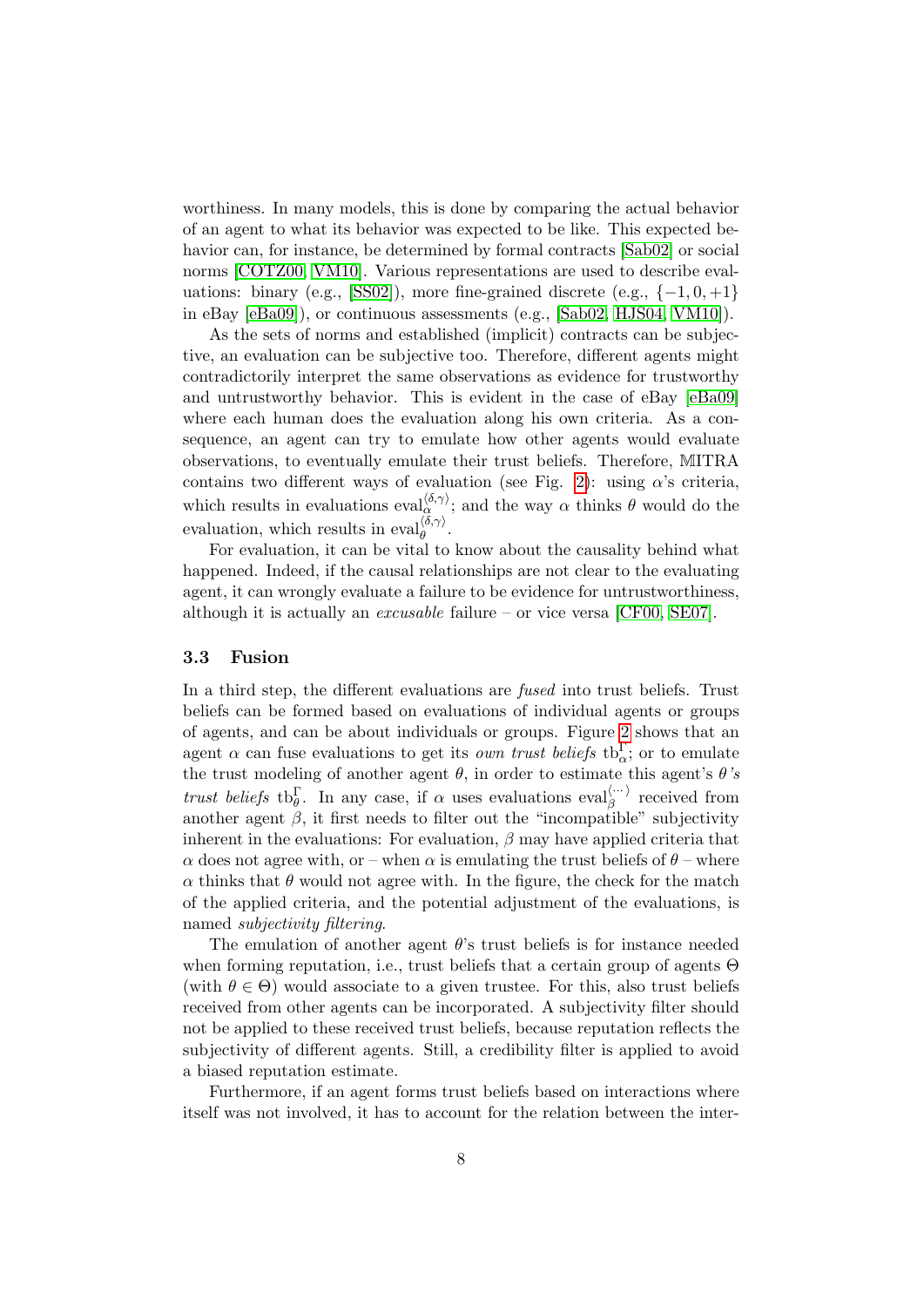acting agents. Assume, an agent  $\alpha$  receives from another agent the evaluation eval $\phi_{\theta}^{(\delta,\gamma)}$ , where all four agents  $\alpha$ ,  $\theta$ ,  $\delta$ , and  $\gamma$  are distinct agents. If  $\alpha$ wants to reason about  $\delta$ 's trustworthiness towards itself, then it first needs to apply a personality filter. Here, information is filtered out that contains no evidence for the behavior of  $\delta$  towards  $\alpha$ , because it is specific for interactions between  $\delta$  and  $\gamma$ . For example, imagine that the evaluation is about the behavior of a mother  $(\delta)$  towards her child  $(\gamma)$ , and she behaved very trustworthy. Then this behavior does not say much about how the mother will behave towards another unrelated person (e.g.,  $\alpha$ ). This shows that trustworthiness is *directed*, and that this direction has to be taken into account in trust reasoning.

Whenever fusing sets of evaluations or trust beliefs into a single trust belief, it is particularly important to account for the "correlated evidence" problem [\[Pea88\]](#page-16-4). This problem arises when different evaluations or trust beliefs are based on the same observed interactions of agents. In other words, the evidence expressed by the evaluations/trust beliefs "overlaps". If the reasoning agent is not aware of this overlapping, certain parts of the evidence will wrongly be amplified and the resulting trust belief be biased.

Many different approaches for fusing evaluations into trust beliefs (e.g., [\[WS07,](#page-18-1) [TPJL06a,](#page-17-3) [RRRJ07\]](#page-17-4)), and trust beliefs into community models (e.g., [\[KSGM03,](#page-16-5) [SFR99\]](#page-17-5)) have been proposed in the literature. Most importantly, each trust belief should incorporate the two properties mentioned in Sect. [2.3:](#page-4-1) the uncertainty, i.e., how strong the belief is, and in which context(s) it applies.

#### 3.4 Decision-Making

The last component in MITRA is the *decision-making* process, which consists of two steps:

- 1. fix trust intentions based on trust beliefs;
- 2. apply the trust intentions to make the final decision to act (or not) in trust.

In the first step, a set of individual and/or collective trust beliefs are used to derive one or several trust intentions for different contexts. Trust beliefs can, for instance, be aggregated into trust intentions by simply averaging over them, or by taking the most "pessimistic" or "optimistic" trust belief, etc. But also, it is possible to ignore available negative trust beliefs about another agent  $\gamma$ , and to decide to act in trust with  $\gamma$  in order to give this agent the opportunity to rethink its behavior [\[FC04\]](#page-15-4). This "advance" in trust, which can in some cases be forgiveness, accounts for the dynamics of trust such as "trust begets trust" [\[BE89\]](#page-14-5).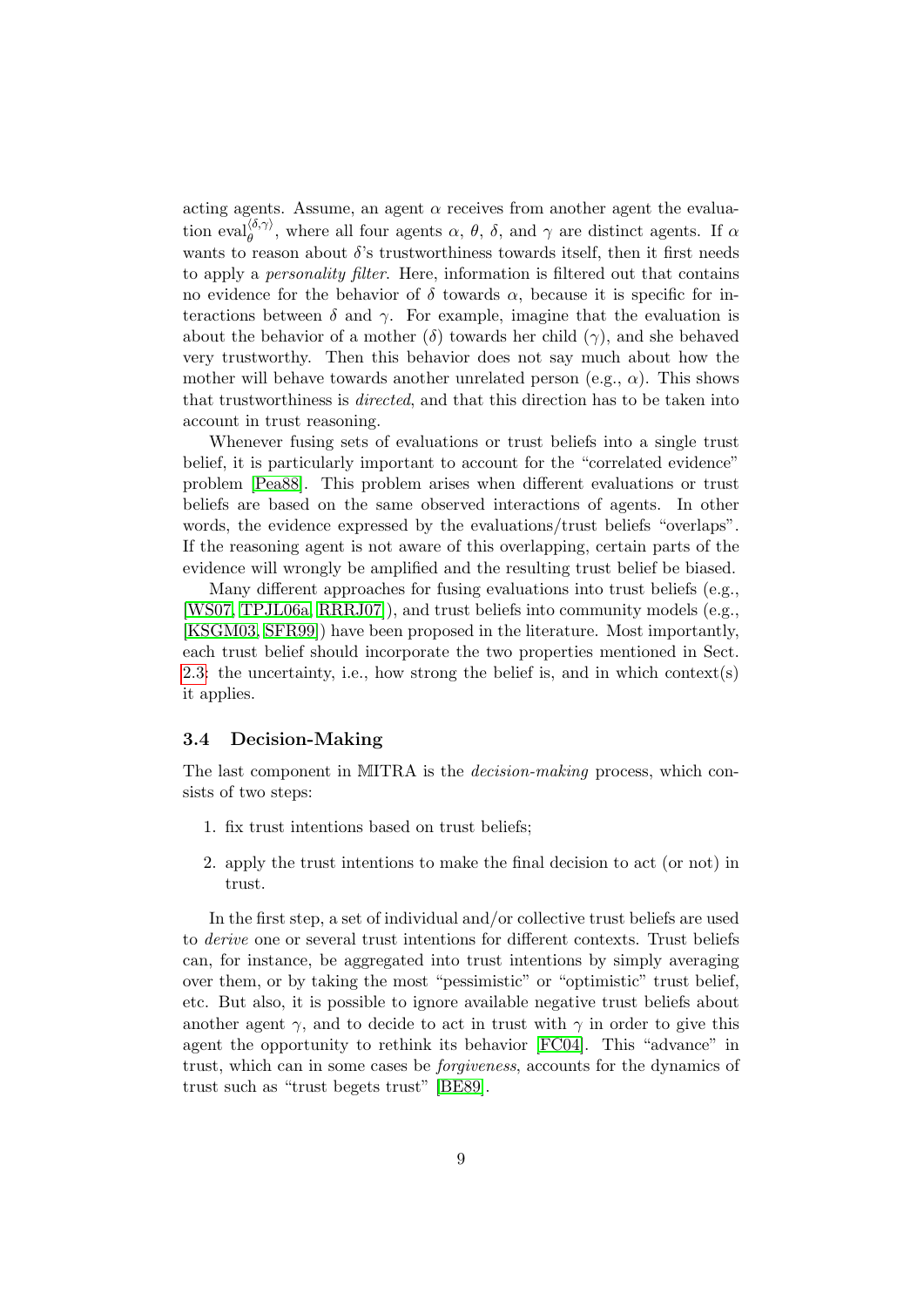A trust intention  $\mathrm{ti}_{\alpha}^{\gamma}$  has to reflect two things: in which situations  $\alpha$ actually intends to act in trust with  $\gamma$  (context), and how strong the intention is (uncertainty). Trust intentions with these two properties can be used in decision-making in the same way as other criteria. Although many trust and reputation models from the literature do not separate the derivation of trust intentions from the process of decision-making, we strongly argue for a separation of the two processes. The reason is that the derivation of trust intentions is specific to trust research, while a trust intention plays in decision making the role of a context-sensitive criterion in the same way as many other criteria (like availability of a potential partner). This problem is however studied in depth in a research area called Multiple Criteria Decision Making (MCDM) [\[Kal06\]](#page-15-5) and is not specific to trust.

#### 3.5 Context in MITRA

In general, everything that can impact the behavior of a trustee and is not part of the trustee itself, is said to belong to the context [\[Dey00\]](#page-15-6). The more of the available context information is considered by a trust and reputation model, the better the final decision can be. We propose to arrange the different facets of context into five classes:

- 1. time (points in time or time intervals);
- 2. external conditions:
	- (a) physical conditions,
	- (b) laws/norms,
	- (c) other agents nearby;
- 3. type of the delegated task;
- 4. contract;
- 5. information source.

The *information source* is the one that provides the information, on which the reasoning is based, e.g., a sensor or another agent. This context facet is a special case, because it is not linked to a trustee's behavior. It is important though, since it allows an agent to have several trust beliefs about the same trustee, based on different information sources.

Two different contexts can be distinguished: the one in which the information was taken, and the one in which a decision is made (decision context). To fuse information that comes from different contexts, or use it in decision-making for different contexts, an agent needs to know how similar the different contexts are. In the literature, many ways for representing context information, and similarities between contexts, have been proposed.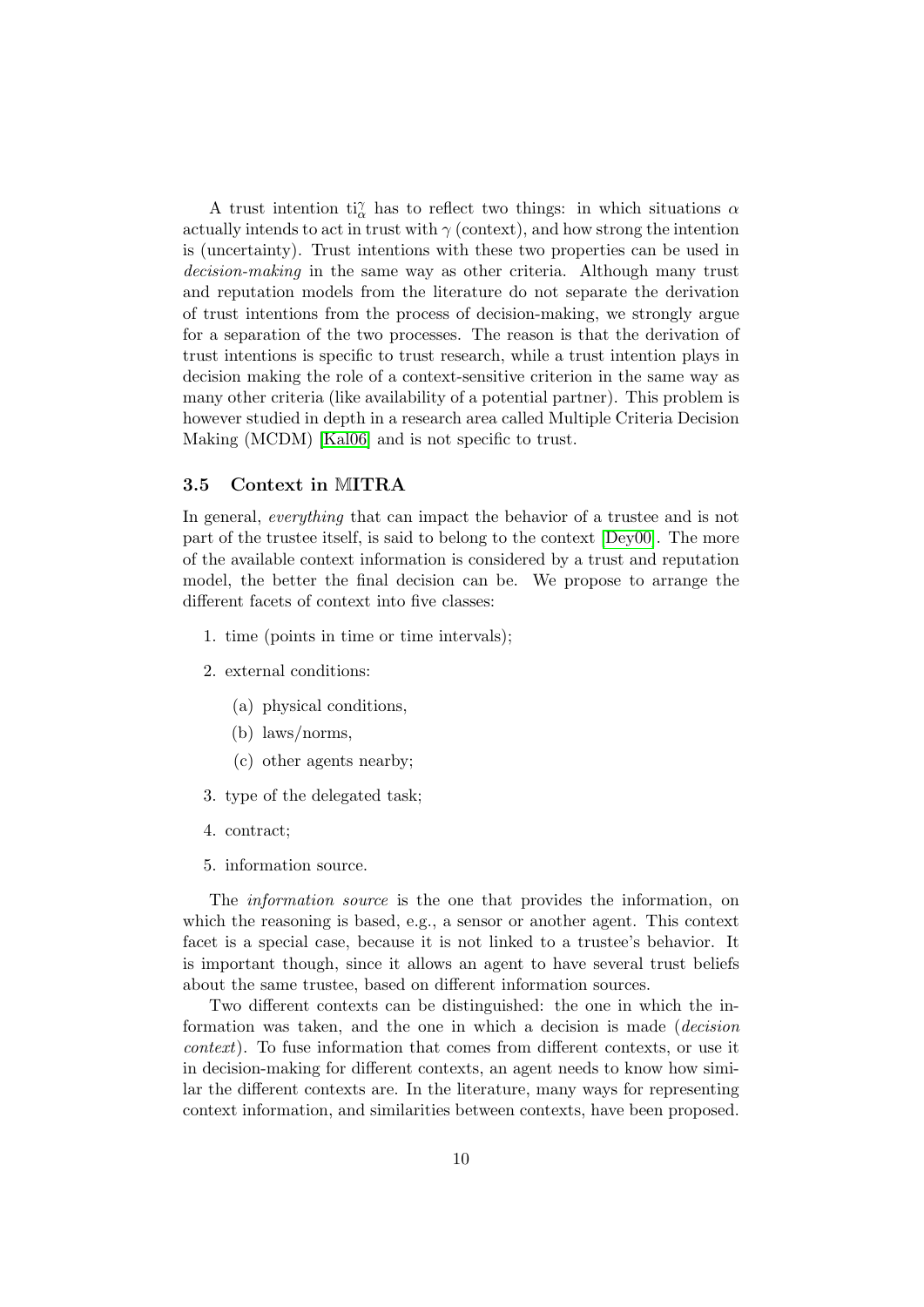[\[KR03\]](#page-15-7) represent context relations in form of a weighted directed graph. [SY07] use ontologies and a set of rules to represent context information. In a more general way, [\[RP07\]](#page-16-6) represent context information as points in a multi-dimensional space, where each dimension represents one characteristic of the context (e.g., the point in time, the dollar exchange rate, etc.). The distance between two points in the context space, which is determined by some distance metric, states the similarity of the two contexts. These approaches have in common that an agent was given some similarity metric about different contexts in advance. MITRA does not assume that, and so, if the similarity metric cannot be known in advance, an agent needs to learn the metric.

At which stage information that belongs to different contexts is eventually fused, is up to the concrete model. However, since during this fusion process some information is lost, it should be done as late as possible in the information chain. As a consequence, that principle should generally be used when processing information.

## <span id="page-10-0"></span>4 Organizing Existing Models

In this section, we exemplify how existing trust and reputation  $(T\&R)$  models can be classified by means of MITRA. The approach we take here is to investigate which types of data are used in the considered trust models. For a small selection of trust models, this is shown in tables [1](#page-11-0) and [2.](#page-12-0) Table [1](#page-11-0) lists types of data that belong to the observation process. Table [2](#page-12-0) lists the remaining data types, i.e. those in the evaluation, fusion and decision-making processes. A check-mark indicates whether a trust model accounts for the respective kind of data. Still, not every model accounts for the context and uncertainty of the processed information.

Additionally to this classification approach, T&R models can also be described by specifying:

- 1. which filters are applied,
- 2. where uncertainty is considered, and
- 3. which facets of context are accounted for at which stage.

Since the focus of this article lies on the meta model MITRA itself, we leave it to future work to provide an extensive and comprehensive classification using MITRA. However, as it can already be seen in the resulting tables, a clear picture emerges of what has been done (columns with check-marks) and what needs to be done in the T&R modeling domain – for example, there is no model with no empty columns, i.e., that uses all available types of information. Furthermore, the column  $eval_{\theta}^{\langle \delta,\gamma \rangle}$  is always empty. None of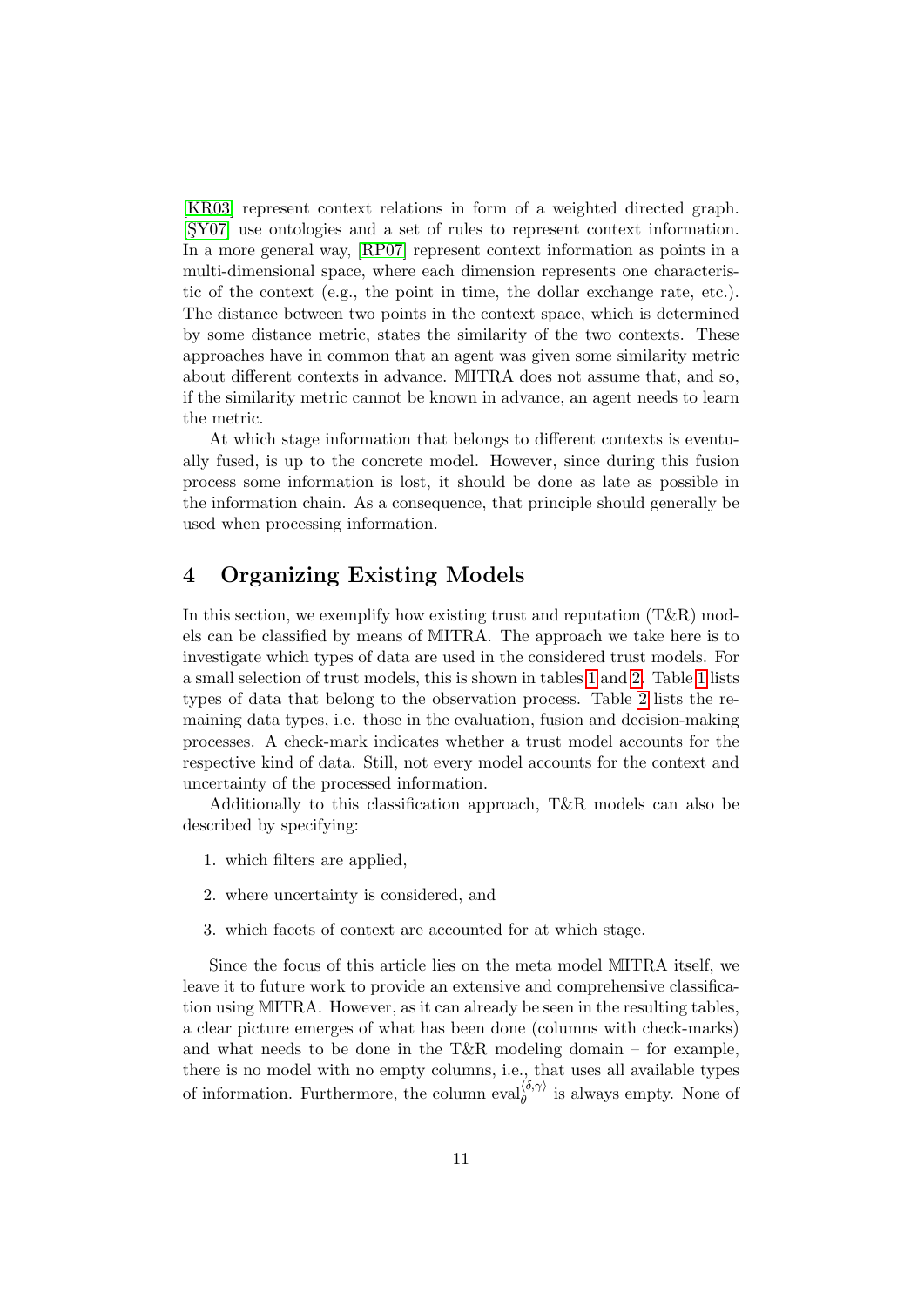<span id="page-11-0"></span>

|                                                  | $\left(\text{tb}_\Theta^\Gamma\right)^\alpha_{[\beta,\dots]}$                                                                        |               |                        |                 |                | $\frac{1}{2}$            |                         | $\frac{1}{\sqrt{2}}$ | $\circ$       | $\sqrt{ab}$          |                           |                  |                           |                  |                          |                         |                          |                                  | ᢩ           |                                        |
|--------------------------------------------------|--------------------------------------------------------------------------------------------------------------------------------------|---------------|------------------------|-----------------|----------------|--------------------------|-------------------------|----------------------|---------------|----------------------|---------------------------|------------------|---------------------------|------------------|--------------------------|-------------------------|--------------------------|----------------------------------|-------------|----------------------------------------|
| Table 1: Classification with MITRA (Observation) | $\left(\text{tb}\substack{\Gamma\\b}\right)^\alpha_{[\beta,\dots]}$                                                                  |               | ë                      | ó               |                |                          |                         |                      |               | $\frac{1}{\sqrt{2}}$ | á                         |                  |                           |                  |                          |                         |                          |                                  | Ω           |                                        |
|                                                  | $\mathcal{N}[\beta,]$<br>Observation<br>$\left(\mathrm{eval}^{\langle\delta,\gamma\rangle}_\theta\right)^{\alpha}_{\cdot\cdot\cdot}$ |               |                        |                 |                | $\frac{c}{c}$            |                         |                      |               |                      |                           |                  |                           |                  |                          |                         |                          |                                  |             |                                        |
|                                                  | $\mathcal{N}_{[\beta,]}$<br>$\left( \mathrm{obs}^{\langle \delta, \gamma \rangle}_\theta \right)^{\alpha}_{\cdot \cdot \cdot}$       |               |                        |                 |                |                          |                         |                      |               |                      |                           |                  |                           |                  |                          |                         |                          |                                  |             |                                        |
|                                                  | $obs_{\alpha}^{<\delta,\gamma>}$                                                                                                     |               |                        |                 |                |                          |                         |                      |               |                      |                           |                  |                           |                  |                          |                         | $\frac{a}{b}$            |                                  |             |                                        |
|                                                  |                                                                                                                                      | Marsh [Mar94] | Schillo et al. [SFR99] | [66 dNZ] SOLSIH | SPORAS [ZMP99] | SYSTEM JI02<br>BETA-REP. | Sajja [SS02]<br>Sen and | EIGENTRUST [KSG03]   | REGRET [SM03] | SECURE [CGS+03]      | Wang and Vassileva [WV03] | PEERTRUST [XL04] | Capra and Musolesi [CM06] | TRAVOS [TPJL06b] | al. [RRRJ07]<br>Reece et | Sensoy and Yolum [SY07] | Singh [WS07]<br>Wang and | Falcone and Castelfranchi [FC08] | LIAR [VM10] | et al. [VMC10]<br>Vogiatzis $\epsilon$ |

<sup>a</sup><br>implicitly bonly considering the case of  $|\Gamma| = 1$  is<br>abmitted to a central rating center provided by a central rating center  $_{\rm p}^{\rm b}$  only considering the case of  $|\Gamma|=1$ 

submitted to a central rating center dprovided by a central rating center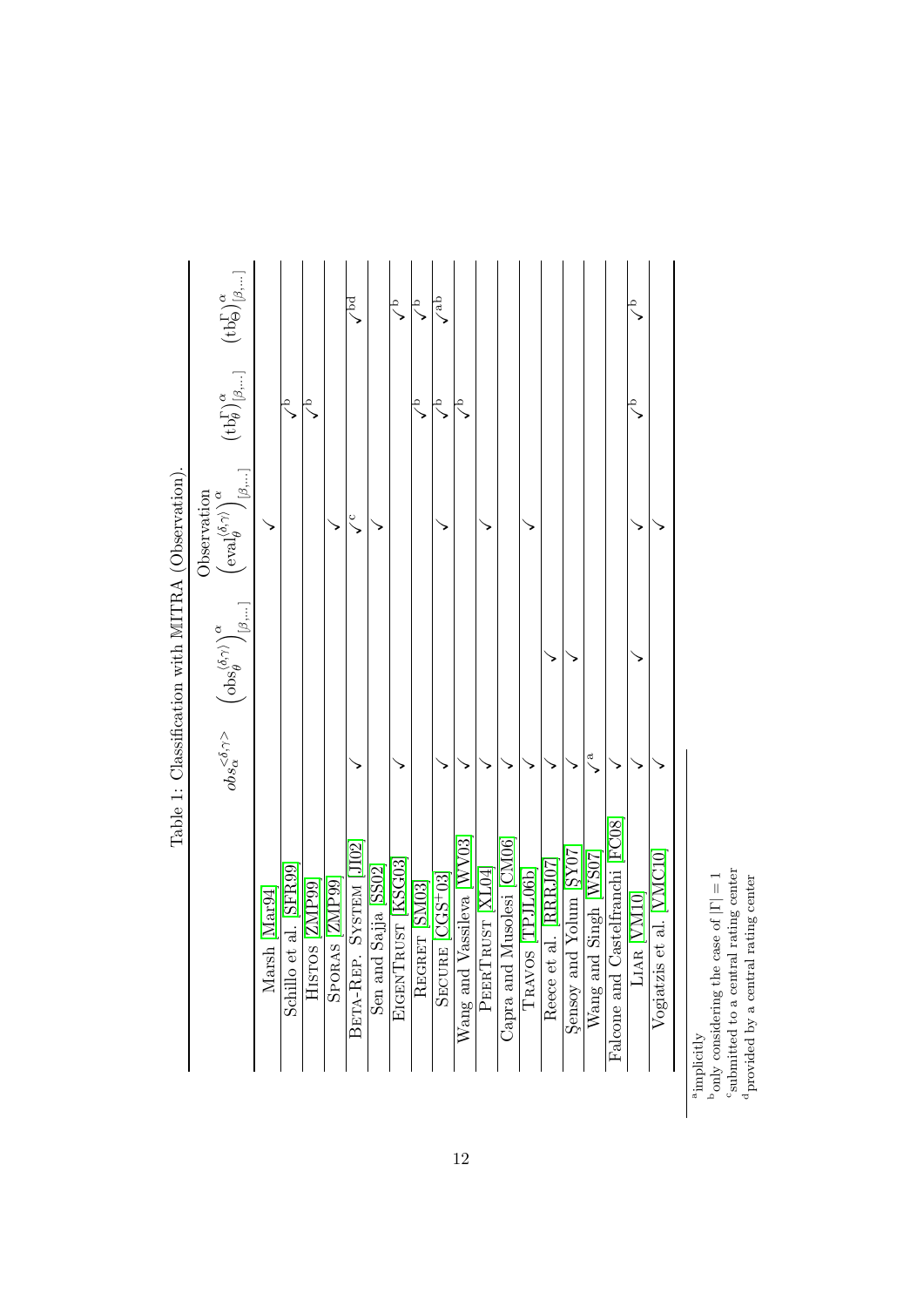<span id="page-12-0"></span>

|                                                                           | Decision-Making | $t^{\gamma}_{\alpha}$                                |             |                        |                |                |                           |                      |                    |               |                 |                           |                 |                           |                  |                       |                         |                       |                                  |                    |                          |
|---------------------------------------------------------------------------|-----------------|------------------------------------------------------|-------------|------------------------|----------------|----------------|---------------------------|----------------------|--------------------|---------------|-----------------|---------------------------|-----------------|---------------------------|------------------|-----------------------|-------------------------|-----------------------|----------------------------------|--------------------|--------------------------|
|                                                                           |                 | $t b \Theta$                                         |             | $\checkmark$           |                | $\searrow$     | $\sqrt{\phantom{a}^{ab}}$ |                      | ್                  | ಸ             |                 |                           |                 |                           |                  |                       |                         |                       |                                  | $\tilde{a}$        |                          |
|                                                                           | Fusion          | $tb^{\Gamma}_{\theta}$                               |             |                        | ಸ              |                |                           |                      |                    |               |                 |                           |                 |                           |                  |                       |                         |                       |                                  | $\tilde{\epsilon}$ |                          |
|                                                                           |                 | $\mathrm{tb}^{\Gamma}_{\alpha}$                      | $\tilde{a}$ |                        | ಥ              |                |                           | ್                    |                    | ್ಸ            | ್               | Ġ,                        | $\searrow$      | ್ಸ                        | $\tilde{c}$      | Ġ,                    | ನ                       | $\searrow$            |                                  | Ġ,                 | Ġ,                       |
|                                                                           |                 | $eval_{\theta}^{\langle \delta, \gamma \rangle}$     |             |                        |                |                |                           |                      |                    |               |                 |                           |                 |                           |                  |                       |                         |                       |                                  |                    |                          |
|                                                                           | Evaluation      | $\mathrm{eval}_\alpha^{\langle\delta,\gamma\rangle}$ |             |                        |                |                |                           |                      |                    |               |                 |                           |                 |                           |                  |                       |                         |                       |                                  |                    |                          |
| Table 2: Classification with MITRA (Evaluation, Fusion, Decision-Making). |                 |                                                      | Marsh Mar94 | Schillo et al. [SFR99] | HISTOS [ZMP99] | SPORAS [ZMP99] | BETA-REP. SYSTEM JI02     | Sen and Sajja [SS02] | EIGENTRUST [KSG03] | REGRET [SM03] | SECURE [CGS+03] | Wang and Vassileva [WV03] | PEERTRUST  XL04 | Capra and Musolesi [CM06] | TRAVOS [TPJL06b] | Reece et al. [RRRJ07] | Sensoy and Yolum [SY07] | Wang and Singh [WS07] | Falcone and Castelfranchi [FC08] | LIAR WM10          | Vogiatzis et al. [VMC10] |

 $^{\rm a}$  only considering the case of  $|\Gamma|=1$   $^{\rm b}$  computation performed by central rating center  $^{\rm b}$  computation performed by central rating center aonly considering the case of  $|\Gamma|=1$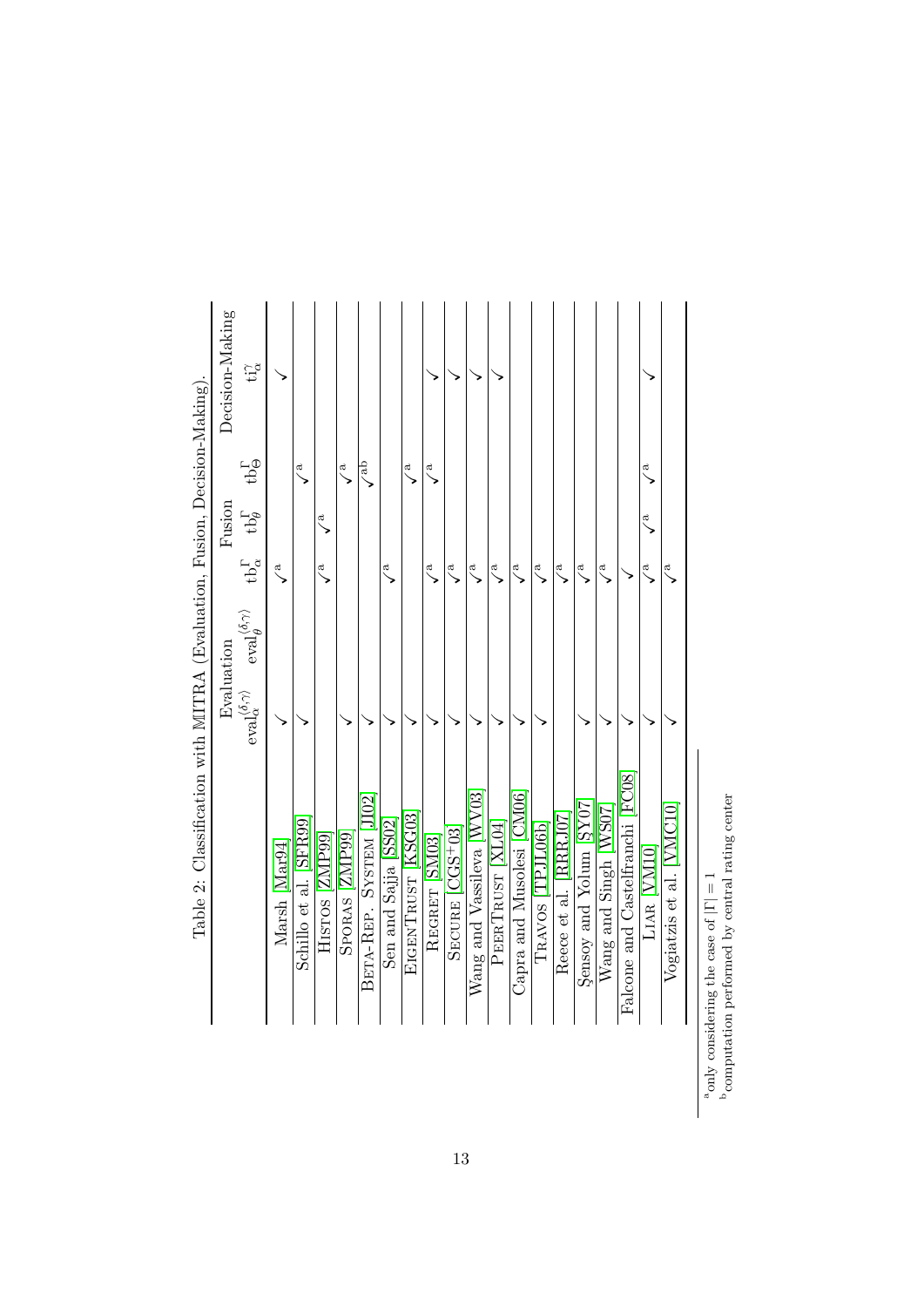the here considered trust models<sup>[1](#page-13-2)</sup> uses the intermediate step of simulating the evaluation of another agent to eventually form a collective trust belief (reputation). However, we believe that this is something what humans do regularly; for example in form of questions like "What would my mother think about his behavior?" or "How would my best friend judge this agent's behavior?". This issue deserves more attention as it makes it possible to evaluate the behavior of other agents in cases where an own opinion on their behavior is lacking.

# <span id="page-13-0"></span>5 Related Work

Numerous survey or overview papers on trust and reputation models have been published. Many works start with a basic classification and then enumerate and describe existing models [\[SMS05,](#page-17-9) [AG07,](#page-14-8) [JIB07,](#page-15-9) [RHJ04,](#page-16-9) [MHM02\]](#page-16-10). Opposed to that, we tried in our work to use a rigorous methodology for the organization of the state of the art: extract the core structure of prominent trust and reputation models, in order to get clear and simple differentiation criteria for the models of the literature.

[\[KBR05\]](#page-15-10) proposed a generic trust model that integrates several existing trust models. They show how to map each of these models to their model. However, they focus on the fusion of evaluations, whereas we examined the overall structure of trust and reputation modeling.

[\[CS05\]](#page-15-11) define a functional ontology of reputation, that is used in different systems [\[VCSB07,](#page-17-10) [NBSV08\]](#page-16-11) in order to help agents using different trust and reputation models inter-operate. These approaches try to cope with a situation where different models exist, whereas we try to propose a unified meta-model of trust and reputation.

# <span id="page-13-1"></span>6 Conclusion

In this article, we presented MITRA, a meta-model for trust and reputation. The model structures many essential concepts found in the literature on evidence-based T&R models. The simple and generic structure of MITRA makes it suitable both for experts to organize their models in a common way, and for newcomers to easily enter the domain. Although there is the possibility that a specific T&R model does not comply with MITRA, the fact that the latter was derived from the study of many existing models argues for its comprehensiveness, and we believe that its modularity should make it simple to modify in order to encompass new elements.

Finally, by using MITRA, we classified existing T&R models from the literature. This classification revealed which kinds of information are com-

<span id="page-13-2"></span><sup>&</sup>lt;sup>1</sup>To our knowledge there is no such trust model in the literature.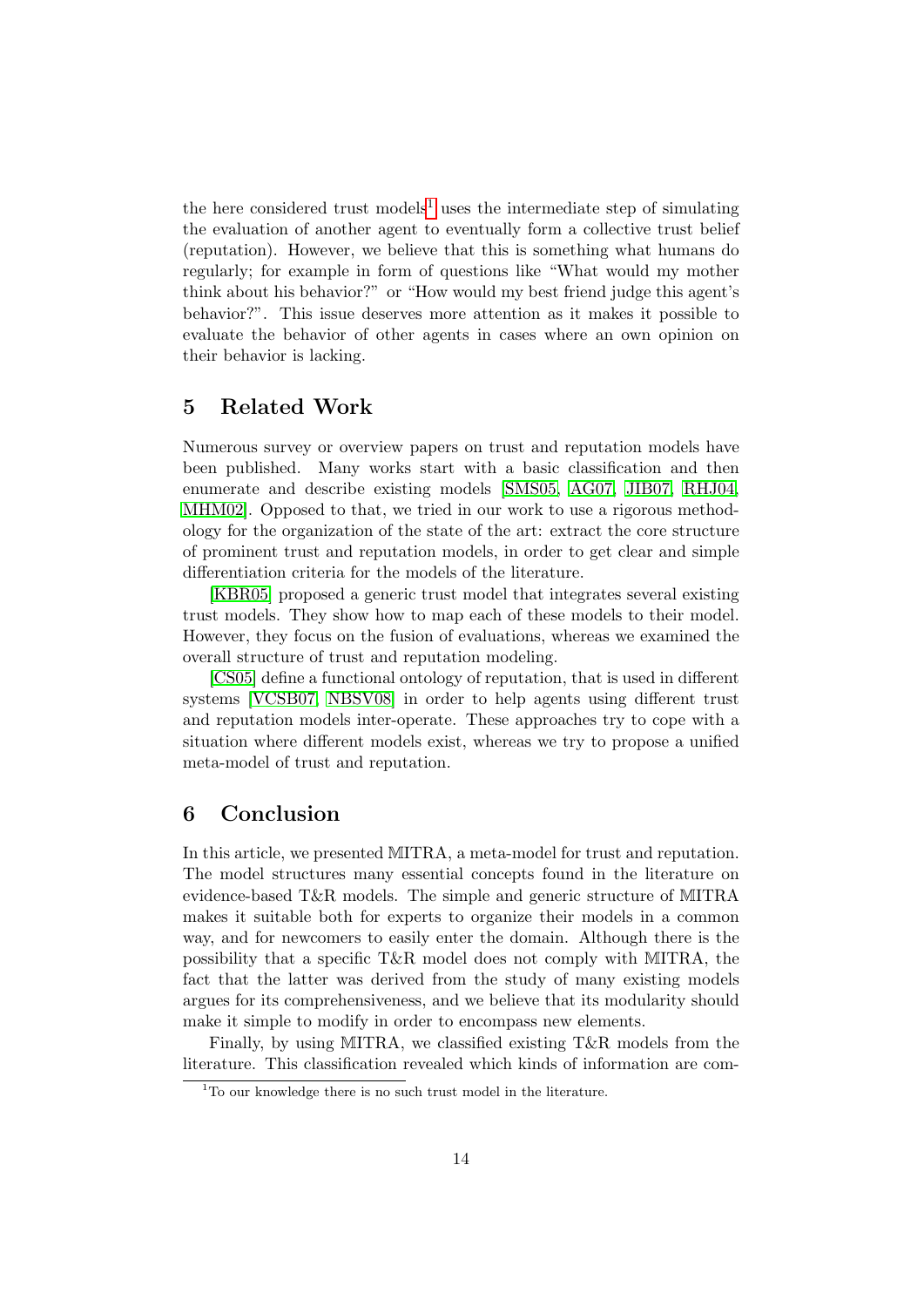monly used by these models, and which kinds of information are often neglected. In this way, we found that none of the considered models actually tries to emulate another agent's evaluation of a trustee; this emulation would make it possible to form the reputation of an agent in a new way.

## References

- <span id="page-14-8"></span>[AG07] D. Artz and Y. Gil, A survey of trust in computer science and the semantic web, Web Semant.  $5(2007)$ , no.  $2, 58-71$ .
- <span id="page-14-0"></span>[Axe84] R. Axelrod, *The evolution of cooperation*, Basic Books, 1984.
- <span id="page-14-5"></span>[BE89] J. L. Bradach and R. G. Eccles, Price, authority, and trust: From ideal types to plural forms, Annu. Rev. Sociol. **15** (1989), 97–118.
- <span id="page-14-2"></span>[BS08] P. Barreira-Avegliano and J. S. Sichman, Reputation based partnership formation: some experiments using the repart simulator, Proc. of the Wksh. on Trust in Agent Societies (at AAMAS'08), 2008.
- <span id="page-14-4"></span>[CF00] C. Castelfranchi and R. Falcone, Trust is much more than subjective probability: Mental components and sources of trust, Proc. of the 33rd Hawaii Int. Conf. on System Sciences (HICSS'00), 2000.
- <span id="page-14-6"></span>[CGS+03] V. Cahill, E. Gray, J.-M. Seigneur, C. D. Jensen, Y. Chen, B. Shand, N. Dimmock, A. Twigg, J. Bacon, C. English, W. Wagealla, S. Terzis, P. Nixon, G. di Marzo Serugendo, C. Bryce, M. Carbone, K. Krukow, and M. Nielsen, Using trust for secure collaboration in uncertain environments, IEEE Pervasive Computing 02 (2003), no. 3, 52–61.
- <span id="page-14-7"></span>[CM06] L. Capra and M. Musolesi, Autonomic trust prediction for pervasive systems, Proc. of the 20th Int. Conf. on Advanced Information Networking and Applications (Vol. 2) (AINA'06), 2006, pp. 481–488.
- <span id="page-14-3"></span>[COTZ00] C. Castelfranchi, A. Omicini, R. Tolksdorf, and F. Zambonelli, Engineering social order, Proc. of Engineering Societies in the Agents World (ESAW'00), LNCS, vol. 1972, 2000, pp. 1–18.
- <span id="page-14-1"></span>[CP02] R. Conte and M. Paolucci, Reputation in artificial societies. social beliefs for social order, Kluwer Academic Publishers, 2002.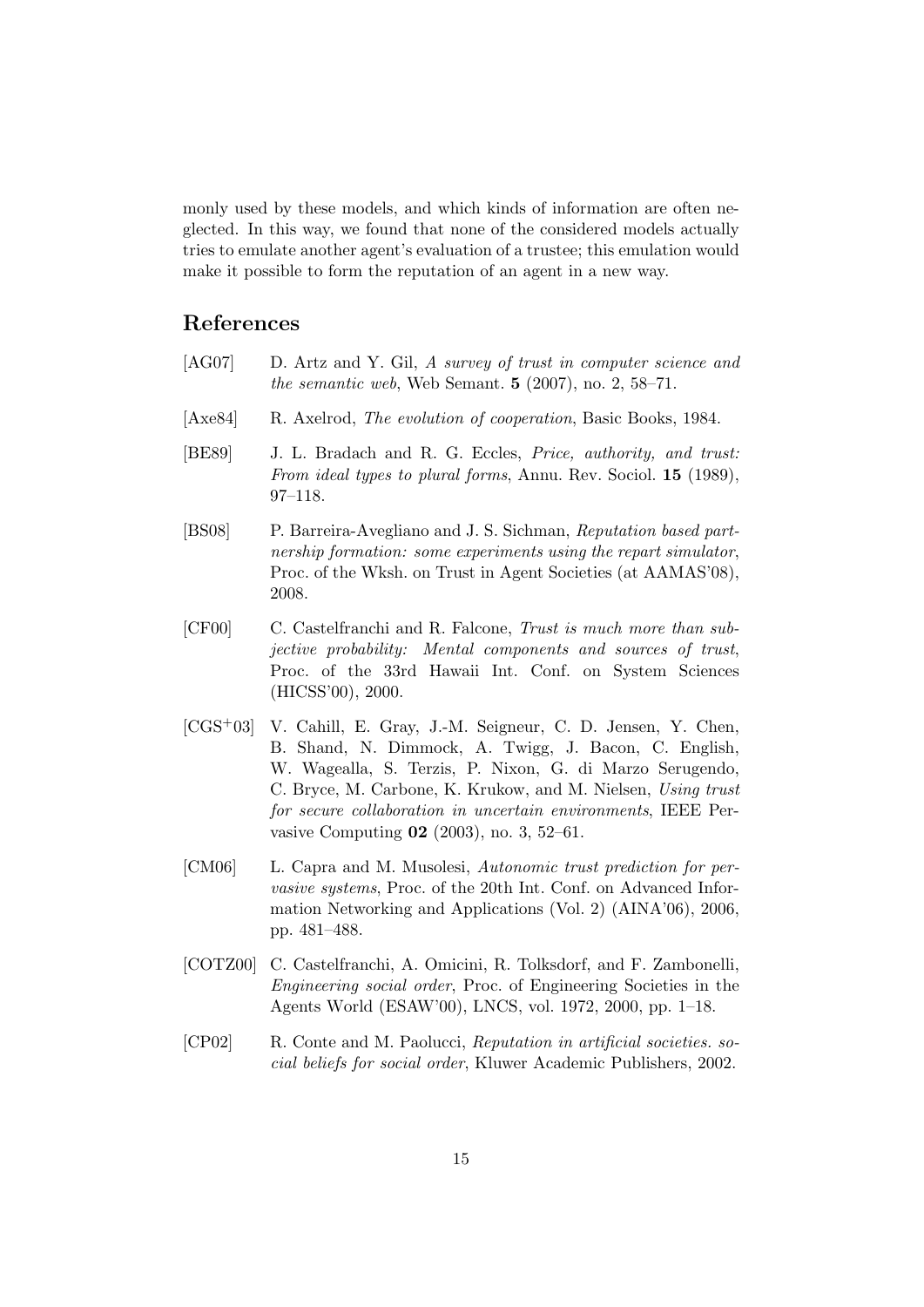- <span id="page-15-11"></span>[CS05] S. Casare and J. Sichman, Towards a functional ontology of reputation, Proc. of Autonomous Agents and Multi-Agent Systems (AAMAS'05), 2005, pp. 505–511.
- <span id="page-15-6"></span>[Dey00] A. K. Dey, Providing architectural support for building contextaware application, Ph.D. thesis, College of Computing, Georgia Institute of Technology, 2000.
- <span id="page-15-2"></span>[eBa09] eBay, eBay auction website, accessed April, 15, 2009, [http:](http://www.ebay.com) [//www.ebay.com](http://www.ebay.com).
- <span id="page-15-4"></span>[FC04] R. Falcone and C. Castelfranchi, Trust dynamics: How trust is influenced by direct experiences and by trust itself, Proc. of Autonomous Agents and Multi-Agent Systems (AAMAS'04), 2004, pp. 740–747.
- <span id="page-15-1"></span>[FC08] Rino Falcone and Cristiano Castelfranchi, Generalizing trust: Inferencing trustworthiness from categories, Trust in Agent Societies, LNCS (LNAI), vol. 5396, 2008, pp. 65–80.
- <span id="page-15-0"></span>[Hal02] David Hales, Group reputation supports beneficent norms, Journal of Artificial Societies and Social Simulation 5 (2002), no. 4.
- <span id="page-15-3"></span>[HJS04] T. D. Huynh, N. R. Jennings, and N. Shadbolt, *FIRE: an in*tegrated trust and reputation model for open multi-agent systems, Proc. of the 16th European Conf. on Artificial Intelligence (ECAI'04), 2004.
- <span id="page-15-8"></span>[JI02] A. Jøsang and R. Ismail, The beta reputation system, Proc. of the 15th Bled Conf. on Electronic Commerce, 2002, pp. 324–337.
- <span id="page-15-9"></span>[JIB07] A. Jøsang, R. Ismail, and C. Boyd, A survey of trust and reputation systems for online service provision, Decis. Support Syst. 43 (2007), no. 2, 618–644.
- <span id="page-15-5"></span>[Kal06] I. Kaliszewski, Soft computing for complex multiple criteria decision making, International Series in Operations Research & Management Science, vol. 85, Springer Verlag, 2006.
- <span id="page-15-10"></span>[KBR05] M. Kinateder, E. Baschny, and K. Rothermel, Towards a generic trust model – comparison of various trust update algorithms, Proc. of the 3rd Int. Conf. on Trust Management (iTrust'05), 2005, pp. 177–192.
- <span id="page-15-7"></span>[KR03] M. Kinateder and K. Rothermel, Architecture and algorithms for a distributed reputation system, Proc. of the 1st Int. Conf. on Trust Management (iTrust'03), 2003, pp. 1–16.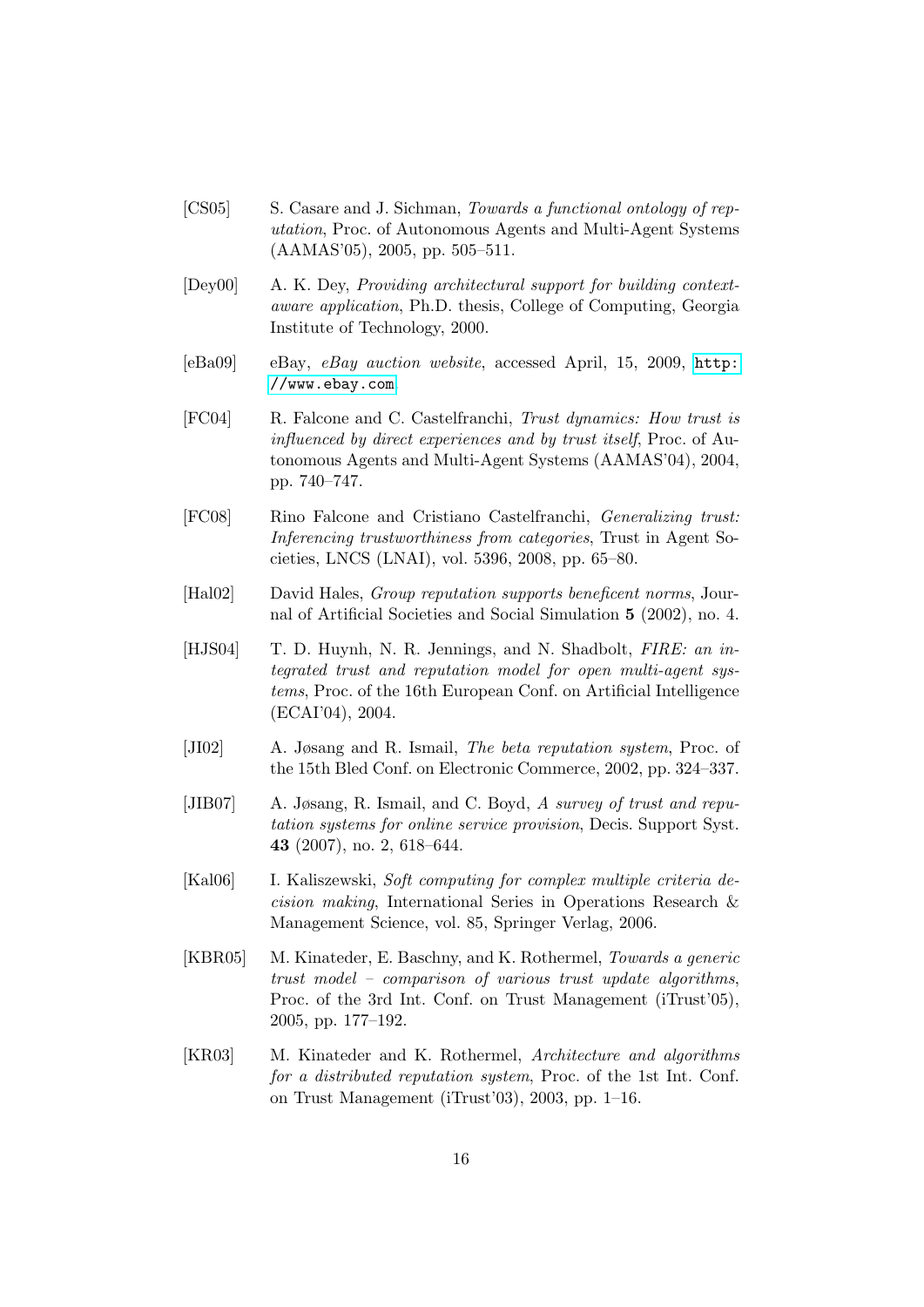- <span id="page-16-8"></span>[KSG03] S.D. Kamvar, M.T. Schlosser, and H. Garcia-Molina, The eigentrust algorithm for reputation management in p2p networks, Proc. of the 12th Int. World Wide Web Conference, 2003, pp. 640–651.
- <span id="page-16-5"></span>[KSGM03] S. D. Kamvar, M. T. Schlosser, and H. Garcia-Molina, The eigentrust algorithm for reputation management in p2p networks, Proc. of the 12th Int. World Wide Web Conf. (WWW'03), 2003, pp. 640–651.
- <span id="page-16-7"></span>[Mar94] S. P. Marsh, Formalising trust as a computational concept, Ph.D. thesis, Department of Computing Science and Mathematics, University of Stirling, 1994.
- <span id="page-16-3"></span>[MC96] D.H. McKnight and N.L. Chervany, *The meanings of trust*, Tech. report, University of Minnesota, 1996.
- <span id="page-16-0"></span>[MC01] , Trust and distrust definitions: One bite at a time, Proc. of the 4th Wksh. on Deception, Fraud, and Trust in Agent Societies (at AAMAS'01), 2001, pp. 27–54.
- <span id="page-16-2"></span>[MFT+08] G. A. Miller, C. Fellbaum, R. Tengi, P. Wakefield, H. Langone, and B. R. Haskell, Wordnet 3.0, "reputation" definition  $\#3$ , Princeton University, accessed 12/08 2008.
- <span id="page-16-10"></span>[MHM02] L. Mui, A. Halberstadt, and M. Mohtashemi, Notions of reputation in multi-agent systems: A review, Proc. of Autonomous Agents and Multi-Agent Systems (AAMAS'02), 2002, pp. 280– 287.
- <span id="page-16-11"></span>[NBSV08] L. G. Nardin, A. A. F. Brand˜ao, J.S. Sim˜ao Sichman, and Laurent Vercouter, A service-oriented architecture to support agent reputation models interoperability, Proc. of WONTO'08, 2008.
- <span id="page-16-4"></span>[Pea88] J. Pearl, Probabilistic reasoning in intelligent systems: networks of plausible inference, Morgan Kaufmann Publishers Inc., 1988.
- <span id="page-16-1"></span> $[Ra096]$  A. S. Rao,  $AqentSpeak(L)$ : BDI agents speak out in a logical computable language, Proc. of the 7th Wksh. on Modelling Autonomous Agents in a Multi-Agent World (MAAMAW'96), LNAI, 1996, pp. 42-55.
- <span id="page-16-9"></span>[RHJ04] S. D. Ramchurn, T. D. Huynh, and N. R. Jennings, Trust in multi-agent systems, Knowl. Eng. Rev.  $19$  (2004), no. 1, 1–25.
- <span id="page-16-6"></span>[RP07] M. Rehák and M. Pechoucek, Trust modeling with context representation and generalized identities, Proc. of the 11th Int. Wksh. on Cooperative Information Agents (CIA'07), 2007, pp. 298–312.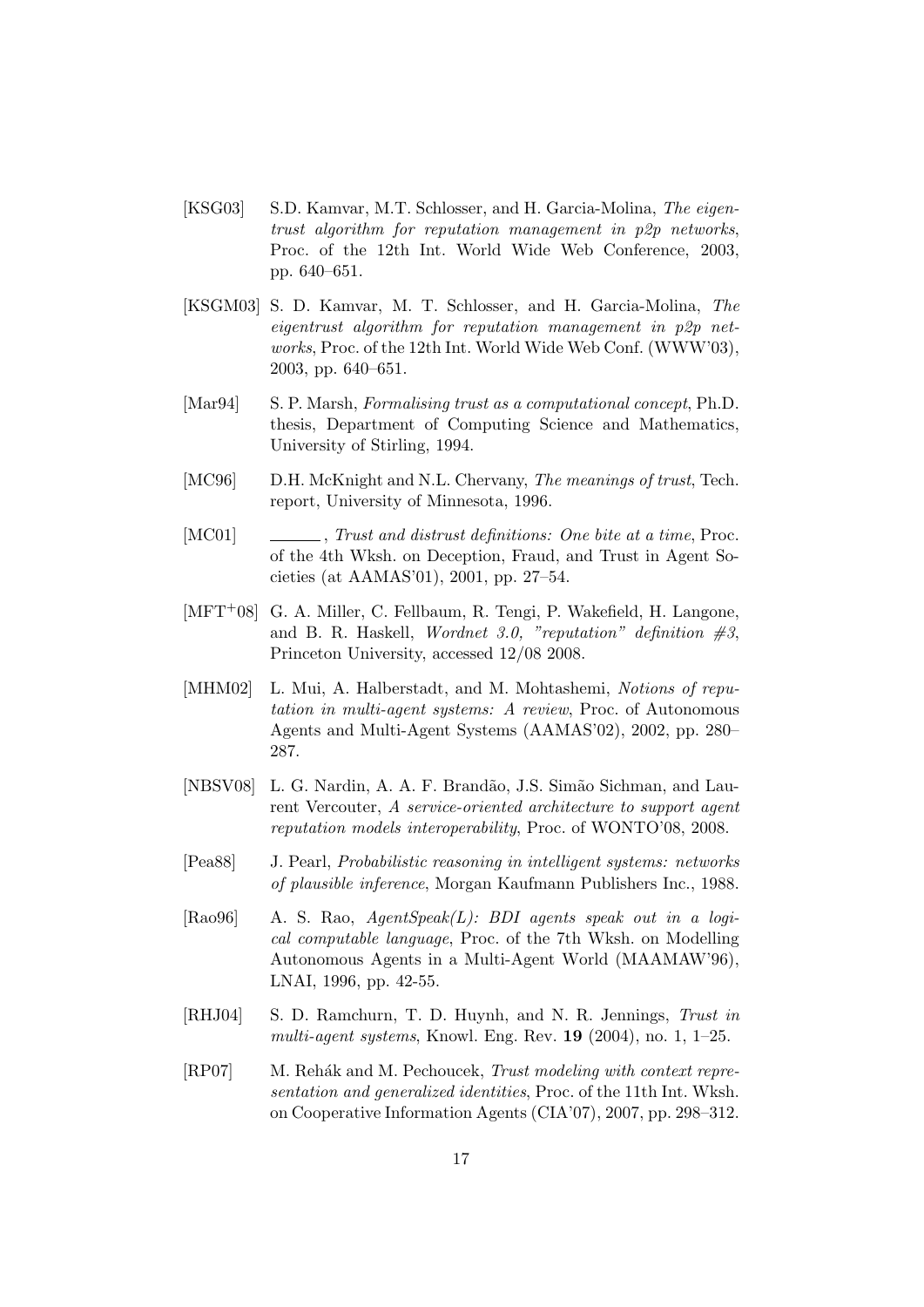- <span id="page-17-4"></span>[RRRJ07] Steven Reece, Stephen Roberts, Alex Rogers, and Nicholas R. Jennings, A multi-dimensional trust model for heterogeneous contract observations, Proc. of the 22nd Conf. on Artificial Intelligence (AAAI'07), AAAI Press, 2007, pp. 128–135.
- <span id="page-17-0"></span>[Sab02] J. Sabater-Mir, Trust and reputation for agent societies, Ph.D. thesis, Artificial Intelligence Research Institute, Universitat Autònoma de Barcelona, Spain, 2002.
- <span id="page-17-2"></span>[SE07] E. Staab and T. Engel, Formalizing excusableness of failures in multi-agent systems, Proc. of the 10th Pacific Rim International Wksh. on Multi-Agents (PRIMA'07), 2007, pp. 124–135.
- <span id="page-17-5"></span>[SFR99] M. Schillo, P. Funk, and M. Rovatsos, Who can you trust: Dealing with deception, Proc. of the 2nd Wksh. on Deception, Fraud, and Trust in Agent Societies (at AA'99) (C. Castelfranchi, Y. Tan, R. Falcone, and B. S. Firozabadi, eds.), May 1999, pp. 81–94.
- <span id="page-17-7"></span>[SM03] J. Sabater-Mir, Trust and reputation for agent societies, Ph.D. thesis, Institut d'Investigació en Intel·ligència Artificial, 2003.
- <span id="page-17-9"></span>[SMS05] J. Sabater-Mir and C. Sierra, Review on computational trust and reputation models, Artif. Intell. Rev.  $24$  (2005), no. 1, 33–60.
- <span id="page-17-1"></span>[SS02] S. Sen and N. Sajja, Robustness of reputation-based trust: boolean case, Proc. of Autonomous Agents and Multi-Agent Systems (AAMAS'02), 2002, pp. 288–293.
- <span id="page-17-6"></span>[ŞY07] M. Şensoy and P. Yolum, Ontology-based service representation and selection, IEEE Trans. Knowl. Data Eng. 19 (2007), no. 8, 1102–1115.
- <span id="page-17-3"></span>[TPJL06a] W. T. L. Teacy, J. Patel, N. R. Jennings, and M. Luck, TRAVOS: Trust and reputation in the context of inaccurate information sources, Auton. Agents Multi-Agent Syst. 12 (2006), no. 2, 183–198.
- <span id="page-17-8"></span>[TPJL06b] W.T.L. Teacy, J. Patel, N.R. Jennings, and M. Luck, Travos: Trust and reputation in the context of inaccurate information sources, Auton. Agents Multi-Agent Syst. 12 (2006), no. 2, 183– 198.
- <span id="page-17-10"></span>[VCSB07] L. Vercouter, S. J. Casare, J. S. Sichman, and A. A. F. S. Brandão, An experience on reputation models interoperability based on a functional ontology, Proc. of the 20th Int. Joint Conf. on Artificial Intelligence (IJCAI'07), 2007, pp. 617–622.